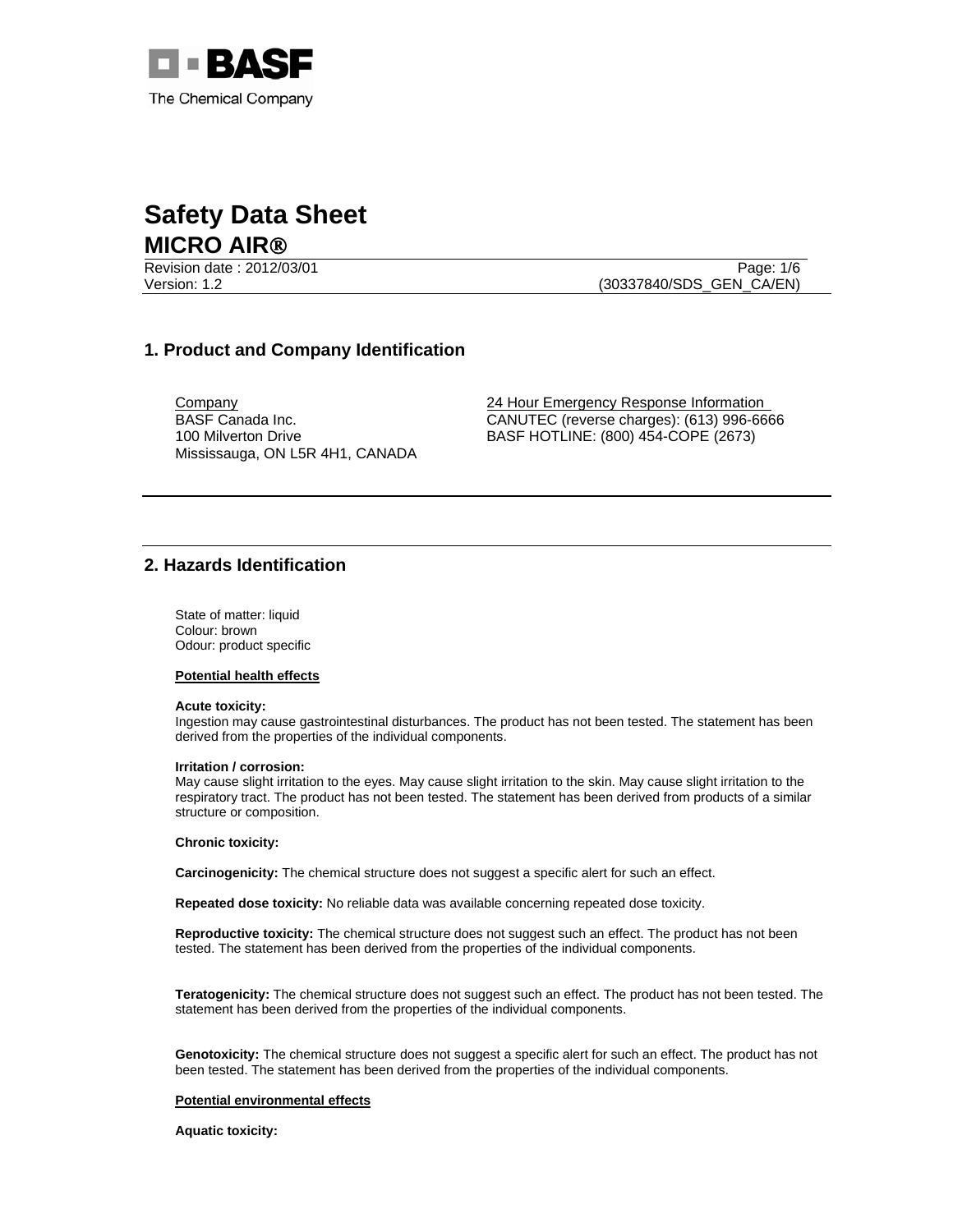Revision date : 2012/03/01 Page: 2/6 Version: 1.2 (30337840/SDS\_GEN\_CA/EN)

Acutely harmful for aquatic organisms. May cause long-term adverse effects in the aquatic environment. The product has not been tested. The statement has been derived from products of a similar structure or composition.

#### **Bioaccumulation / bioconcentration:**

Discharge into the environment must be avoided.

## **3. Composition / Information on Ingredients**

**CAS Number Content (W/W) Hazardous ingredients** 61790-12-3 5.0 - 10.0 % Tall oil, fatty acids Polyethylene glycol

## **4. First-Aid Measures**

### **General advice:**

First aid personnel should pay attention to their own safety. Remove contaminated clothing.

# **If inhaled:**

If difficulties occur after vapour/aerosol has been inhaled, remove to fresh air and seek medical attention.

#### **If on skin:**

After contact with skin, wash immediately with plenty of water and soap. Under no circumstances should organic solvent be used. If irritation develops, seek medical attention.

#### **If in eyes:**

Wash affected eyes for at least 15 minutes under running water with eyelids held open, consult an eye specialist.

#### **If swallowed:**

Rinse mouth immediately with water. Seek medical attention if necessary. Do not induce vomiting unless told to by a poison control center or doctor.

## **5. Fire-Fighting Measures**

| Flash point:           | not applicable |
|------------------------|----------------|
| Autoignition:          | not applicable |
| Lower explosion limit: | not applicable |

#### **Suitable extinguishing media:**

foam, water spray, dry powder, carbon dioxide

**Unsuitable extinguishing media for safety reasons:**  water jet

#### **Hazards during fire-fighting:**

carbon monoxide, carbon dioxide, harmful vapours, nitrogen oxides, fumes/smoke, carbon black

#### **Protective equipment for fire-fighting:**

Wear a self-contained breathing apparatus.

#### **Further information:**

The degree of risk is governed by the burning substance and the fire conditions. Contaminated extinguishing water must be disposed of in accordance with official regulations.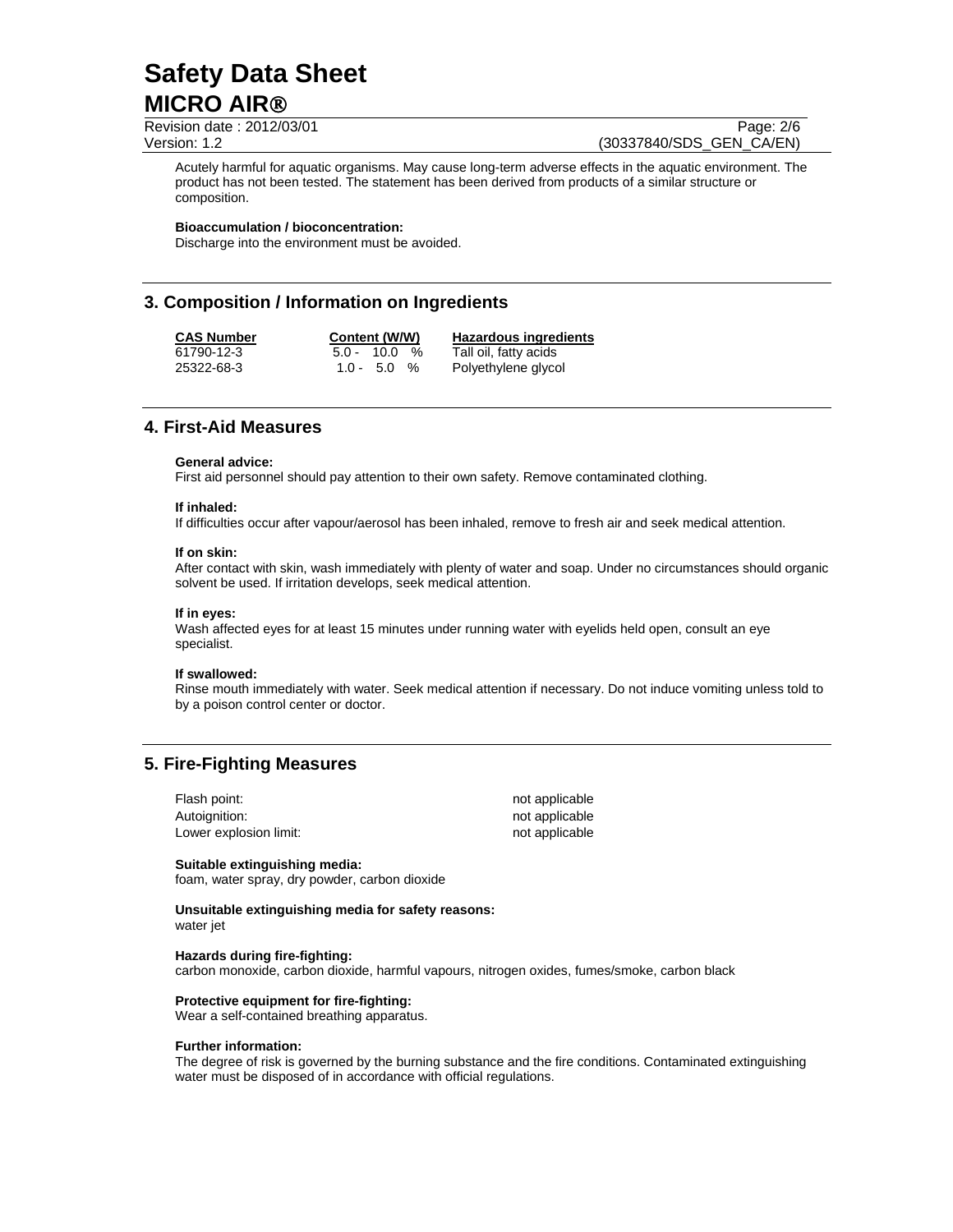Revision date : 2012/03/01 Page: 3/6

## **6. Accidental release measures**

#### **Personal precautions:**

Use personal protective clothing. Do not breathe vapour/aerosol/spray mists. Handle in accordance with good building materials hygiene and safety practice.

#### **Environmental precautions:**

Contain contaminated water/firefighting water. Do not discharge into drains/surface waters/groundwater.

#### **Cleanup:**

For small amounts: Pick up with inert absorbent material (e.g. sand, earth etc.). Dispose of contaminated material as prescribed. For large amounts: Pump off product.

## **7. Handling and Storage**

## **Handling**

#### **General advice:**

Avoid aerosol formation. Avoid inhalation of mists/vapours. Avoid skin contact. No special measures necessary provided product is used correctly.

## **Protection against fire and explosion:**

The product does not contribute to the spreading of flames, nor is it self combustible, not explosive.

## **Storage**

#### **General advice:**

Keep only in the original container in a cool, well-ventilated place. Protect from direct sunlight. Store protected against freezing.

#### **Temperature tolerance**

Protect from temperatures below: 0 °C The packed product must be protected from temperatures below the indicated one.

## **8. Exposure Controls and Personal Protection**

#### **Components with workplace control parameters**

Potassium hydroxide

ACGIH CLV 2 mg/m3 ;

#### **Personal protective equipment**

## **Respiratory protection:**

When workers are facing concentrations above the occupational exposure limits they must use appropriate certified respirators.

### **Hand protection:**

Wear chemical resistant protective gloves.

## **Eye protection:**

Safety glasses with side-shields.

### **Body protection:**

depending upon conditions of use., Cover as much of the exposed skin as possible to prevent all skin contact., light protective clothing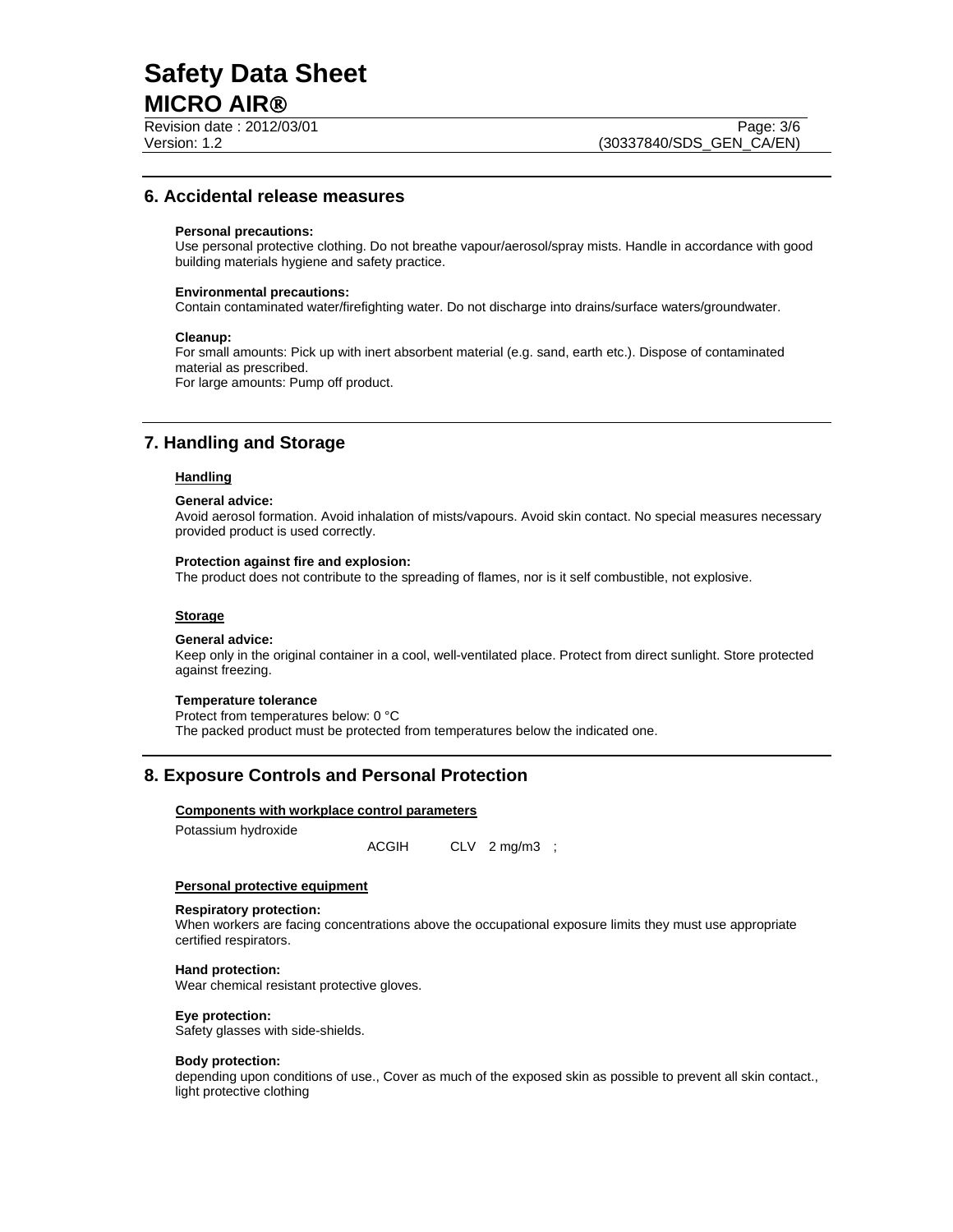Revision date : 2012/03/01 Page: 4/6

# Version: 1.2 (30337840/SDS\_GEN\_CA/EN)

#### **General safety and hygiene measures:**

Avoid contact with the skin, eyes and clothing. In order to prevent contamination while handling, closed working clothes and working gloves should be used. Handle in accordance with good building materials hygiene and safety practice. When using, do not eat, drink or smoke. Hands and/or face should be washed before breaks and at the end of the shift. At the end of the shift the skin should be cleaned and skin-care agents applied. Gloves must be inspected regularly and prior to each use. Replace if necessary (e.g. pinhole leaks).

# **9. Physical and Chemical Properties**

| Form:<br>Odour:<br>Odour threshold:<br>Colour:<br>pH value:<br>Information on: Water | liquid<br>product specific<br>No data available.<br>brown<br>approx. 10.7 - 12.3 | (25 °C)             |                                                                                |
|--------------------------------------------------------------------------------------|----------------------------------------------------------------------------------|---------------------|--------------------------------------------------------------------------------|
| Melting point:                                                                       | $0^{\circ}$ C                                                                    |                     |                                                                                |
| boiling temperature:<br>Information on: Water                                        | approx. $105 °C$                                                                 |                     |                                                                                |
| Vapour pressure:                                                                     | 23.4 hPa                                                                         | (20 °C)             | Literature data.                                                               |
| Density:<br>Vapour density:<br>Solubility in water:<br>Miscibility with water:       | approx. $1.01$ g/cm3                                                             | (20 °C)<br>(20 °C). | Heavier than air.<br>(20 °C) completely soluble<br>miscible in all proportions |

## **10. Stability and Reactivity**

#### **Conditions to avoid:**

Avoid extreme temperatures.

#### **Substances to avoid:**

strong acids, strong bases, strong oxidizing agents

#### **Hazardous reactions:**

The product is stable if stored and handled as prescribed/indicated.

#### **Decomposition products:**

No hazardous decomposition products if stored and handled as prescribed/indicated.

#### **Thermal decomposition:**

No decomposition if stored and handled as prescribed/indicated.

## **Oxidizing properties:**

not fire-propagating

## **11. Toxicological information**

#### **Repeated dose toxicity**

*Information on: Polyethylene glycol Assessment of repeated dose toxicity: The substance may cause damage to the liver after repeated ingestion.*  ----------------------------------

**Other Information:**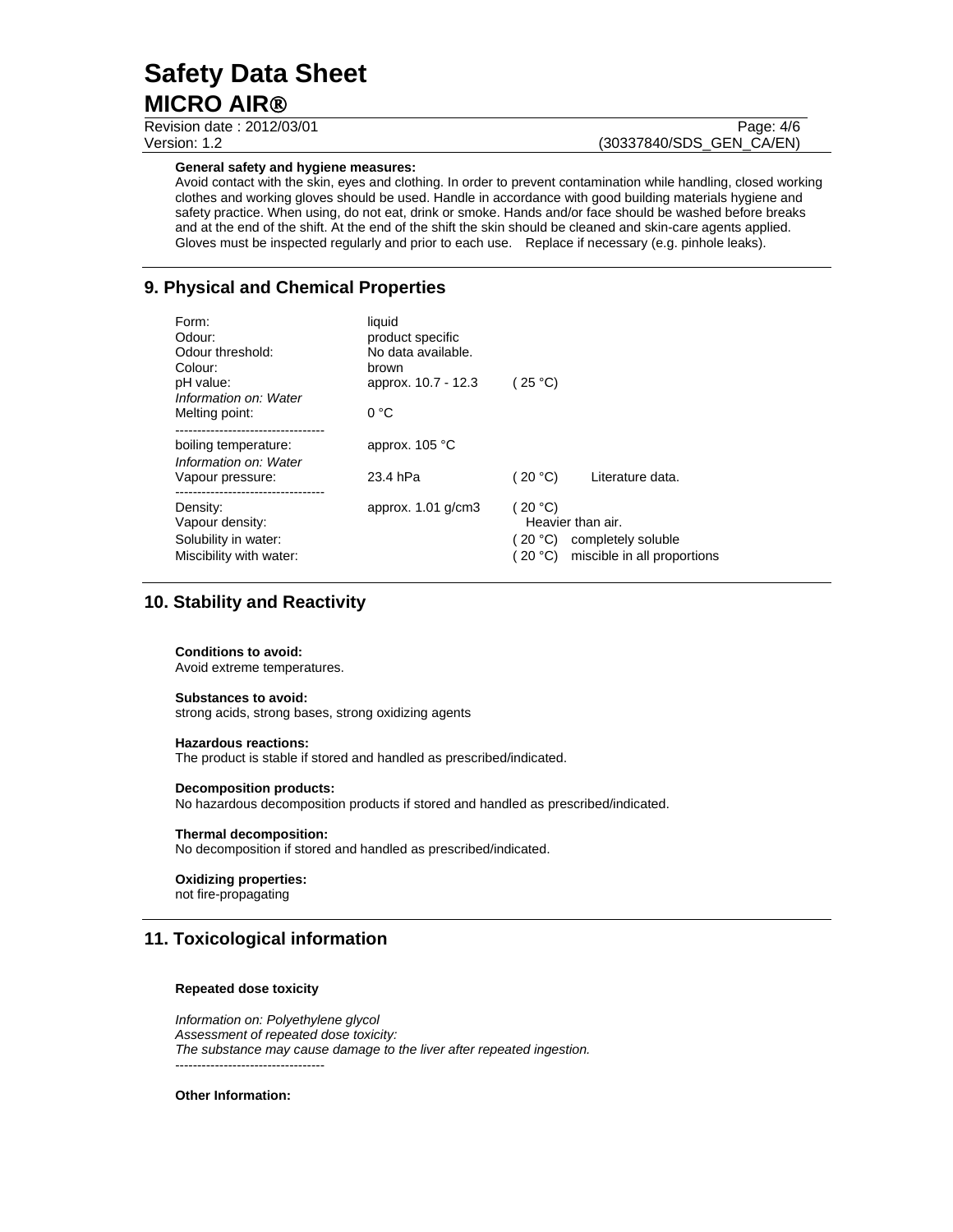Revision date : 2012/03/01 Page: 5/6 Version: 1.2 (30337840/SDS\_GEN\_CA/EN)

Based on our experience and the information available, no adverse health effects are expected if handled as recommended with suitable precautions for designated uses. The product has not been tested. The statements on toxicology have been derived from products of a similar structure and composition.

# **12. Ecological Information**

**Degradability / Persistence Biological / Abiological Degradation**

Evaluation: Inherently biodegradable. The insoluble fraction can be removed by mechanical means in suitable waste water treatment plants.

### **Other adverse effects:**

Ecological data are not available. Do not allow to enter soil, waterways or waste water channels.

# **13. Disposal considerations**

#### **Waste disposal of substance:**

Recommendations: Use excess product in an alternate beneficial application. Dispose of in accordance with local authority regulations. Do not discharge into drains/surface waters/groundwater.

#### **Container disposal:**

Contaminated packaging should be emptied as far as possible; then it can be passed on for recycling after being thoroughly cleaned.

# **14. Transport Information**

**Land transport**  TDG

Not classified as a dangerous good under transport regulations

**Sea transport**  IMDG

Not classified as a dangerous good under transport regulations

**Air transport**  IATA/ICAO

Not classified as a dangerous good under transport regulations

## **15. Regulatory Information**

## **Federal Regulations**

**Registration status:**  Chemical DSL, CA released / listed